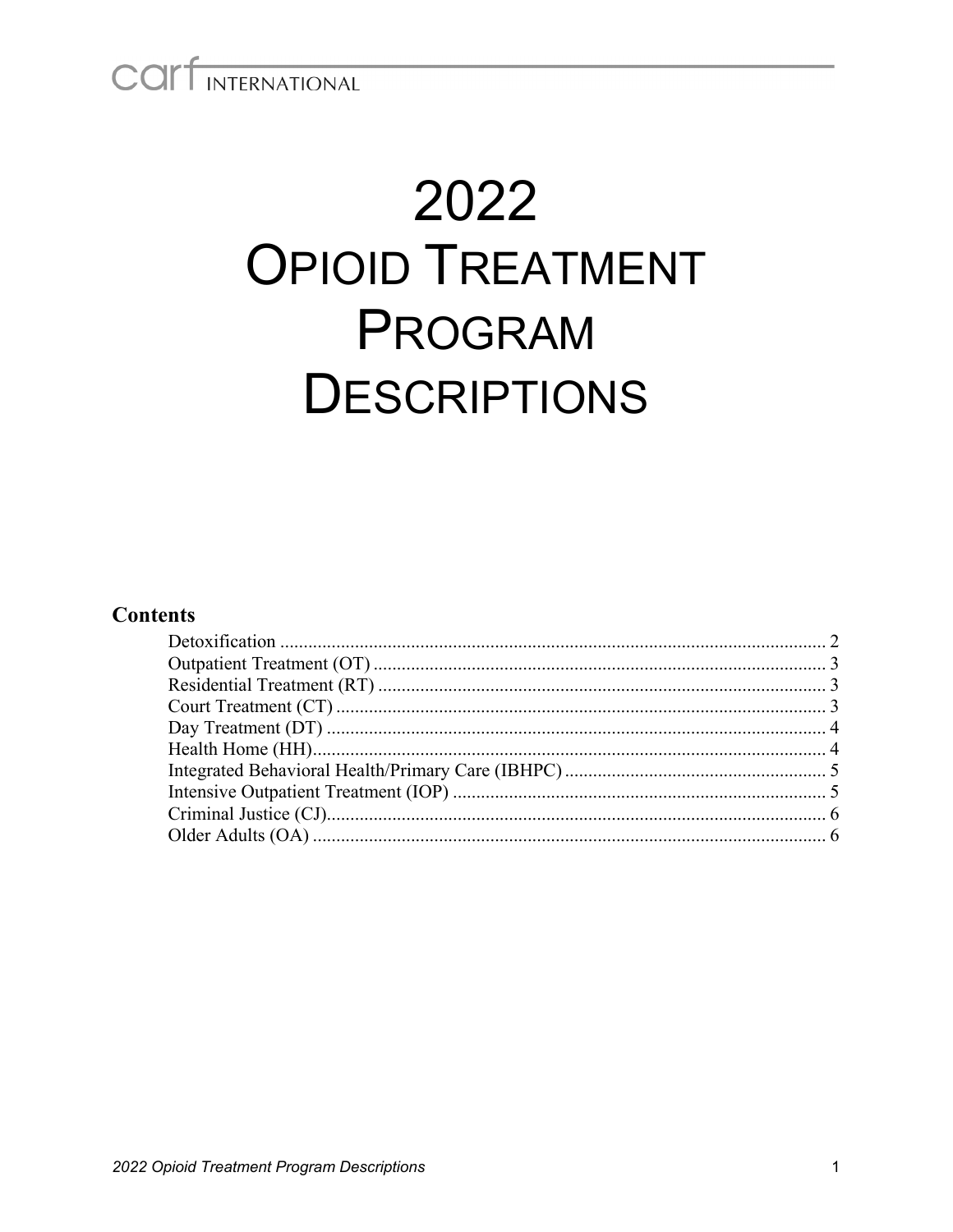#### <span id="page-1-0"></span>**Detoxification**

Detoxification treatment means the dispensing of an opioid agonist treatment medication in decreasing doses to the persons served to alleviate adverse physical or psychological effects incident to withdrawal from the continuous or substantial use of an opioid drug and as a method of bringing the person served to a medication-free state within such a period. A shortterm detoxification is up to 30 days, and a long-term detoxification is from 31 to 180 days.

Based on current best practices in the field, the program's purpose is to provide a medically safe, professional and supportive withdrawal experience for the persons served while preparing and motivating them to continue treatment after discharge from the program and progress toward a full and complete recovery. The program is staffed to ensure adequate biomedical and psychosocial assessment, observation and care, and referrals to meet the individual needs of the persons served. Additionally, the program develops and maintains a rich network of treatment providers for referrals after completion of the program to ensure the best possible match for the persons served to ongoing treatment services.

Detoxification (detox) services are intended to help the persons served reduce or eliminate their use of illicit drugs while improving their quality of life and functioning. Opioid treatment programs follow rehabilitation stages of sufficient duration to meet the needs of the persons served. These stages include initial treatment of zero to seven days in duration, early stabilization lasting up to eight weeks, long-term treatment, medically supervised withdrawal, detoxification, medical maintenance, and immediate emergency treatment when needed.

A detoxification program may be provided in the following settings:

- Inpatient: This setting is distinguished by services provided in a safe, secure facilitybased setting with 24-hour nursing coverage and ready access to medical care. This is for persons served who need round-the-clock supervision in order to successfully manage withdrawal symptoms or when there are additional complications or risk factors that warrant medical supervision, such as co-occurring psychiatric or other medical conditions.
- **Residential:** This setting is distinguished by services provided in a safe facility with 24-hour coverage by qualified personnel. Persons served need the supervision and structure provided by a 24-hour program but do not have risk factors present that warrant an inpatient setting. It may also be appropriate for persons who lack motivation or whose living situation is not conducive to remaining sober.
- **Outpatient:** This setting is distinguished by services provided in an outpatient environment with the persons served residing in their own homes, a sober living environment, or other supportive community settings. Persons served in outpatient settings typically have adequate social supports to remain sober, family involvement in care planning, the ability to maintain regular appointments for ongoing assessment and observation, and the ability to successfully self-manage prescription medications. Persons served in outpatient settings are concurrently enrolled in or actively linked to a treatment program.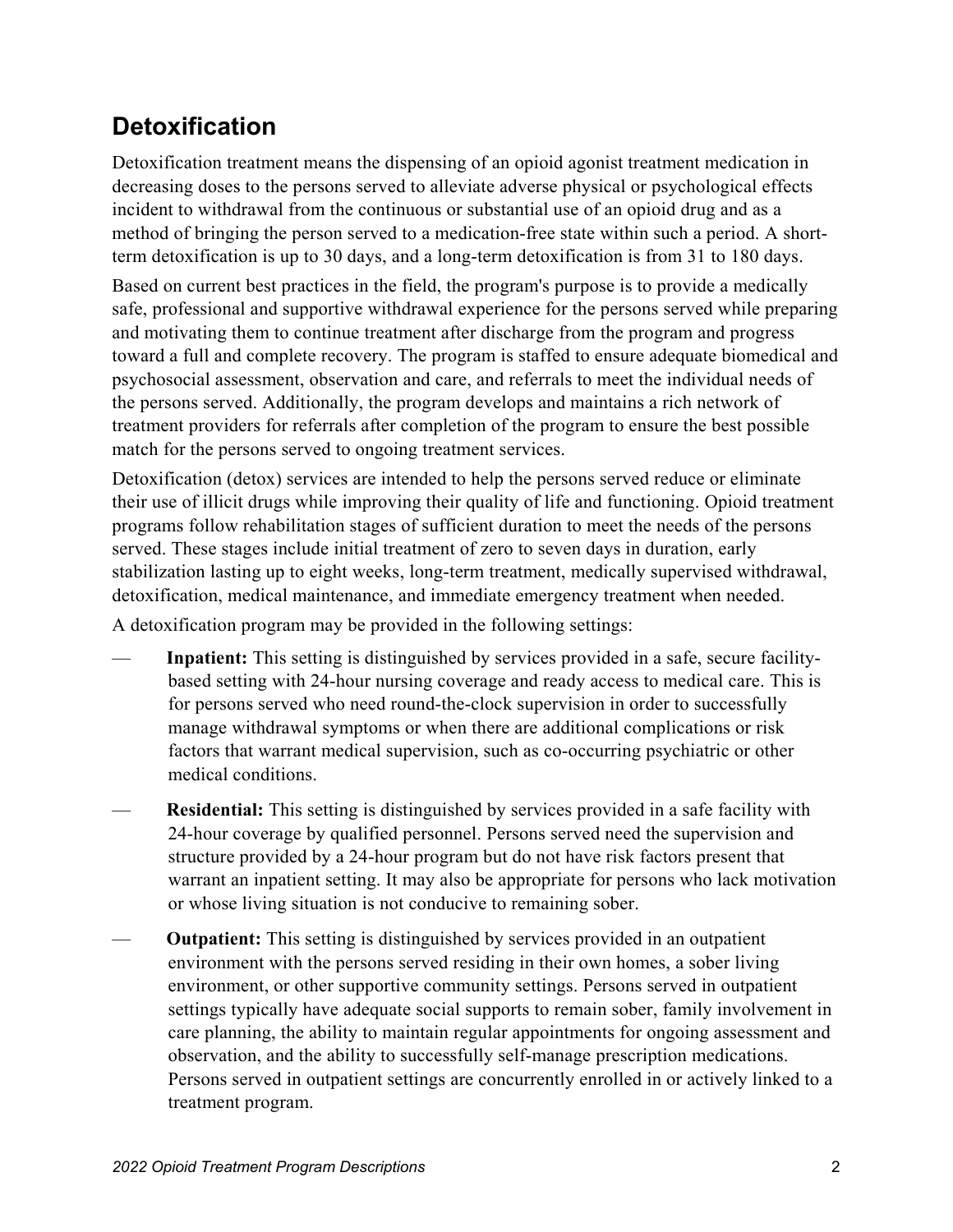#### <span id="page-2-0"></span>**Outpatient Treatment (OT)**

Outpatient opioid treatment programs provide culturally and linguistically appropriate services that include, but are not limited to, individual, group, and family counseling and education on wellness, recovery, and resiliency. These programs offer comprehensive, coordinated, and defined services that may vary in level of intensity. In addition to counseling and medications for opioid use disorder, outpatient programs may address a variety of needs, including, but not limited to, situational stressors, family relations, interpersonal relationships, mental health issues, life span issues, psychiatric illnesses, concurrent substance use disorders and other addictive behaviors.

# <span id="page-2-1"></span>**Residential Treatment (RT)**

Residential treatment programs are organized and staffed to provide both general and specialized nonhospital-based interdisciplinary services 24 hours a day, 7 days a week for persons with behavioral health or co-occurring needs, including intellectual or developmental disabilities. In addition to medications for opioid use disorder, residential treatment programs provide environments in which the persons served reside and receive services from personnel who are trained in the delivery of services for persons with behavioral health disorders or related problems. These services are provided in a safe, trauma-informed, recovery-focused milieu designed to integrate the person served back into the community and living independently whenever possible. The program involves the family or other supports in services whenever possible.

## <span id="page-2-2"></span>**Court Treatment (CT)**

Court Treatment programs provide comprehensive, integrated behavioral health services that work in conjunction with the judicial system. The purpose of court treatment programs is to appropriately respond to the abuse of alcohol and/or other drugs, mental illness, post traumatic stress disorder, family problems, or other concerns and their related criminal and/or civil judicial actions, in order to reduce recidivism and further involvement in the criminal justice system. Court treatment includes services provided to persons referred through various types of problem-solving courts including drug, mental health, veterans, family dependency, tribal, reentry, and others.

The treatment team works in collaboration with judges, prosecutors, defense counsel, probation authorities, law enforcement, pretrial services, treatment programs, evaluators, and an array of local service providers. Treatment is usually multi-phased and is typically divided into a stabilization phase, an intensive phase, and a transition phase. During each phase, the treatment team is responsible for assessing the behavioral health needs of the person served within the parameters of the legal sanctions imposed by the court. The treatment team either directly provides or arranges for the provision of screening and assessment, case management, detoxification/withdrawal support, intensive outpatient treatment, outpatient, residential treatment, medication use, self-help and advocacy, recovery, health and wellness, relapse prevention, and education regarding factors contributing to the person's court involvement.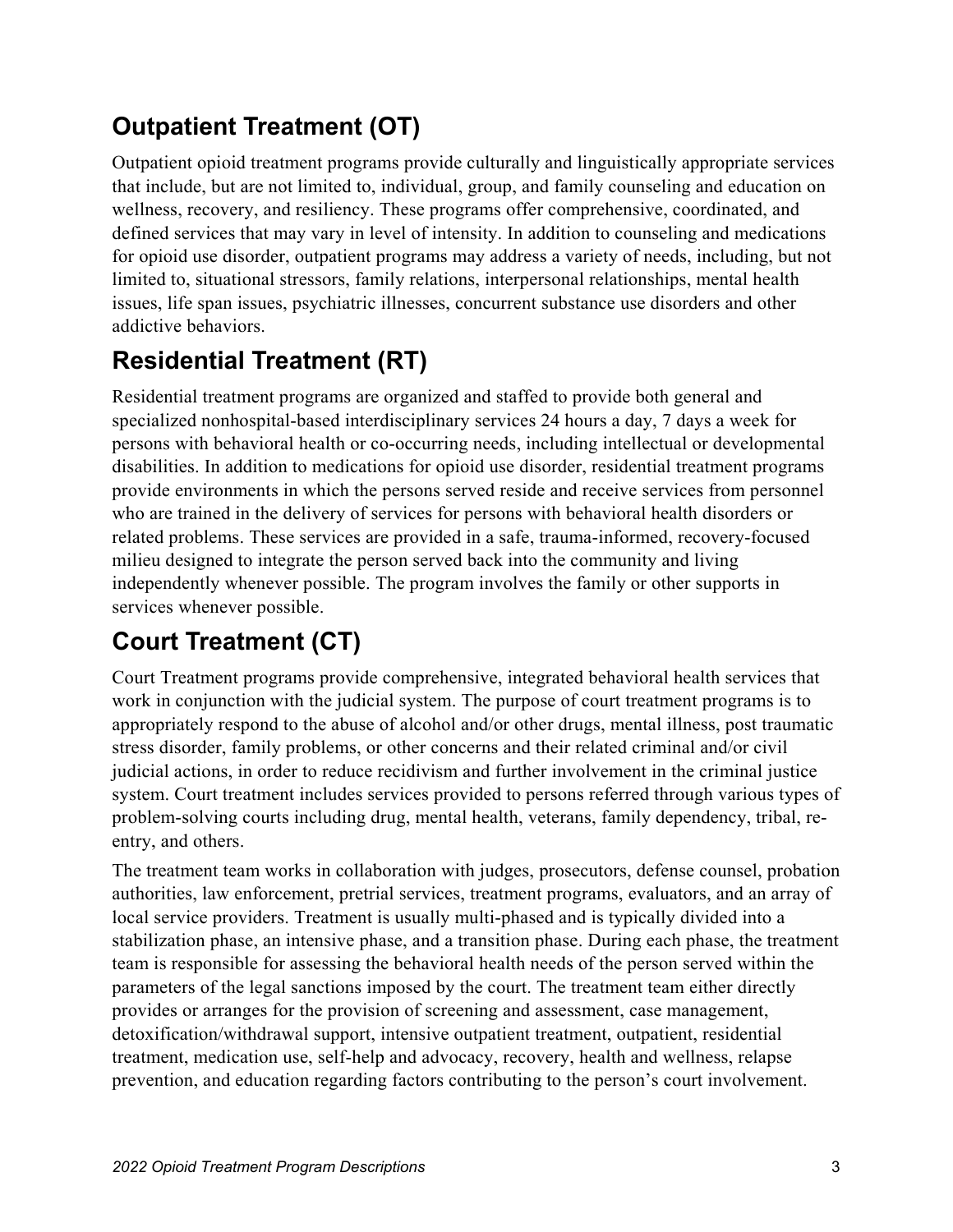A court treatment program may be a judicial or law enforcement organization that provides or contracts for the identified services or may be a direct treatment provider working as part of the court treatment team.

# <span id="page-3-0"></span>**Day Treatment (DT)**

Day treatment programs offer person-centered, culturally and linguistically appropriate, comprehensive, coordinated, and structured treatment services and activities. A day treatment program consists of a scheduled series of structured, face-to-face therapeutic sessions organized at various levels of intensity and frequency in order to assist the persons served in achieving the goals identified in their person-centered plans. Day treatment programs are offered four or more days per week, typically with support available in the evenings and on weekends. A day treatment program may prevent or minimize the need for a more intensive level of treatment. It may also function as a step-down from inpatient care or partial hospitalization or as transitional care following an inpatient or partial hospitalization stay to facilitate return to the community.

## <span id="page-3-1"></span>**Health Home (HH)**

A health home is a healthcare delivery approach that focuses on the whole person and integrates and coordinates primary care, behavioral health, other healthcare, and community and social support services. A health home allows for individual choice and is capable of assessing the various physical and behavioral health needs of persons served. The program demonstrates the capacity to address, either directly or through linkage with or referral to external resources, behavioral health conditions, such as mental illness and substance use disorders, and physical health conditions. Programs may also serve persons who have intellectual or other developmental disabilities and physical health needs or those who are at risk for or exhibiting behavioral disorders. Care is coordinated over time across providers, functions, activities, and sites to maximize the value and effectiveness of services delivered to persons served.

A health home provides comprehensive care management, care coordination, health promotion, comprehensive transitional care, individual and family/support services, and linkage and referral to community and social support services. Services are designed to support overall health and wellness and:

- Embody a recovery-focused model of care that respects and promotes independence and responsibility.
- Promote healthy lifestyles and provide prevention and education services that focus on wellness and self-care.
- Ensure access to and coordination of care across prevention, primary care (including ensuring that persons served have a primary care physician), and specialty healthcare services.
- Monitor critical health indicators.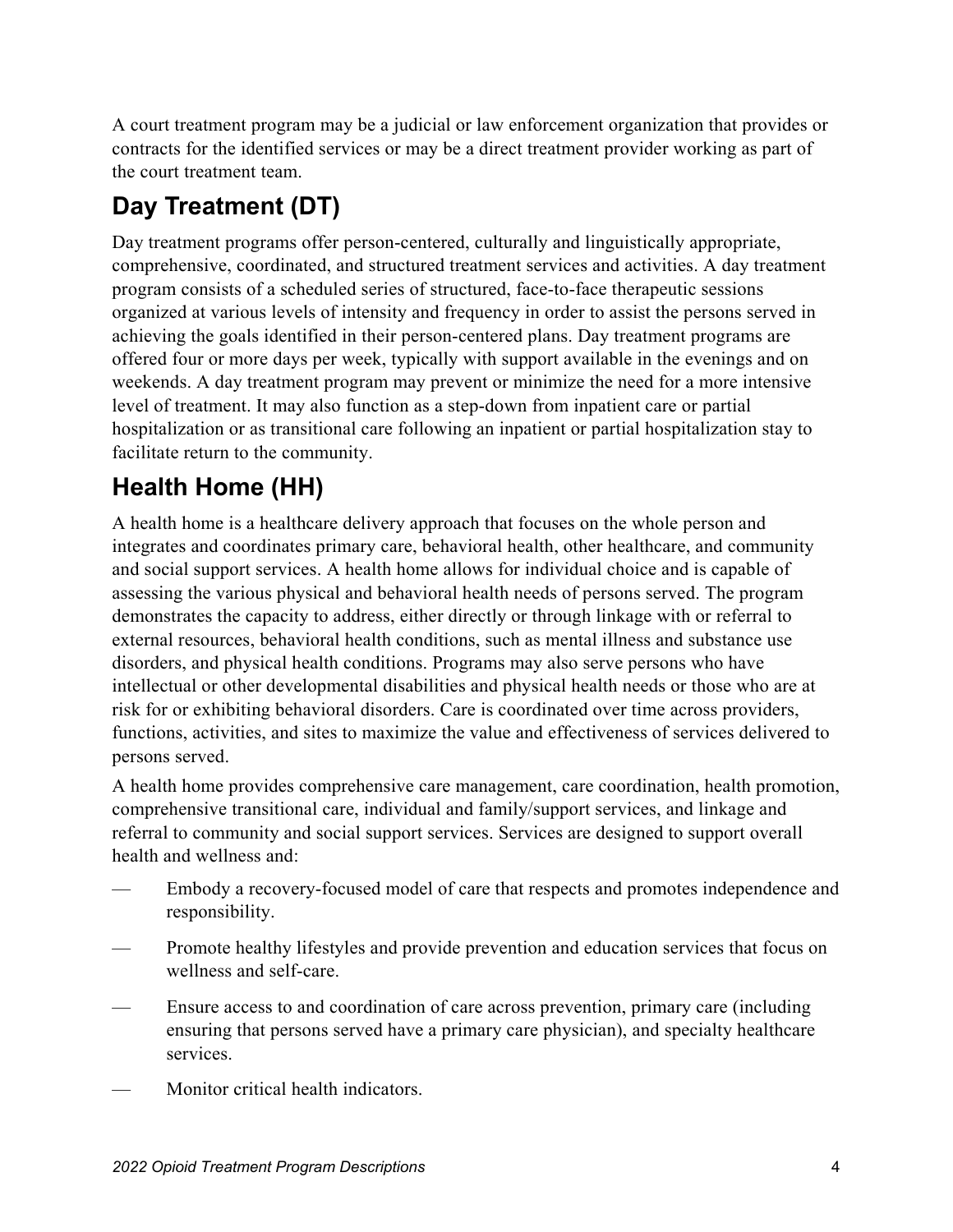- Support individuals in the self-management of chronic health conditions.
- Coordinate/monitor emergency room visits and hospitalizations, including participation in transition/discharge planning and follow up.

A health home collects, aggregates, and analyzes individual healthcare data across the population of persons served by the program and uses that data and analysis to manage and improve outcomes for the persons served. If the health home is not the actual provider of a particular healthcare service, it remains responsible for supporting and facilitating improved outcomes by providing disease management supports and care coordination with other providers.

#### <span id="page-4-0"></span>**Integrated Behavioral Health/Primary Care (IBHPC)**

Integrated Behavioral Health/Primary Care programs have an identified level of medical supervision and are supported by an "any door is a good door" philosophy. These programs allow for choice and are capable of assessing the various medical and behavioral needs of persons served in an integrated manner. Programs demonstrate competency to identify and treat behavioral health concerns, such as mental illness and substance use disorders, and general medical or physical concerns in an integrated manner. Integration is the extent to which care is coordinated across persons, functions, activities, and sites over time to maximize the value of services delivered to persons served. Programs may also serve persons who have intellectual or other developmental disabilities and medical needs, or those who are at risk for or exhibiting behavioral disorders.

Models may include, but are not limited to, the following: contractual, where two separate, legal entities enter into an agreement to staff and operate a single program either at a location specifically identified for the provision of integrated care or located within another institution (such as a school-based health center); a distinct, integrated program located within a larger entity such as a Veterans Health Administration campus; the colocating of complementary disciplines such as the placement of behavioral staff in a primary care setting (as in a federally qualified health center) or primary care staff in a community mental health center; or a single organization that incorporates both behavioral health and primary care services into an integrated model. Although most integrated models focus on primary care, the standards could also be applied to an integrated system located in specialty care settings such as Ob-Gyn and HIV.

#### <span id="page-4-1"></span>**Intensive Outpatient Treatment (IOP)**

Intensive outpatient treatment programs are clearly identified as separate and distinct programs that provide culturally and linguistically appropriate services. The intensive outpatient program consists of a scheduled series of sessions appropriate to the person-centered plans of the persons served. These may include services provided during evenings and on weekends and/or interventions delivered by a variety of service providers in the community. The program may function as a step-down program from partial hospitalization, detoxification/withdrawal support, or residential services; may be used to prevent or minimize the need for a more